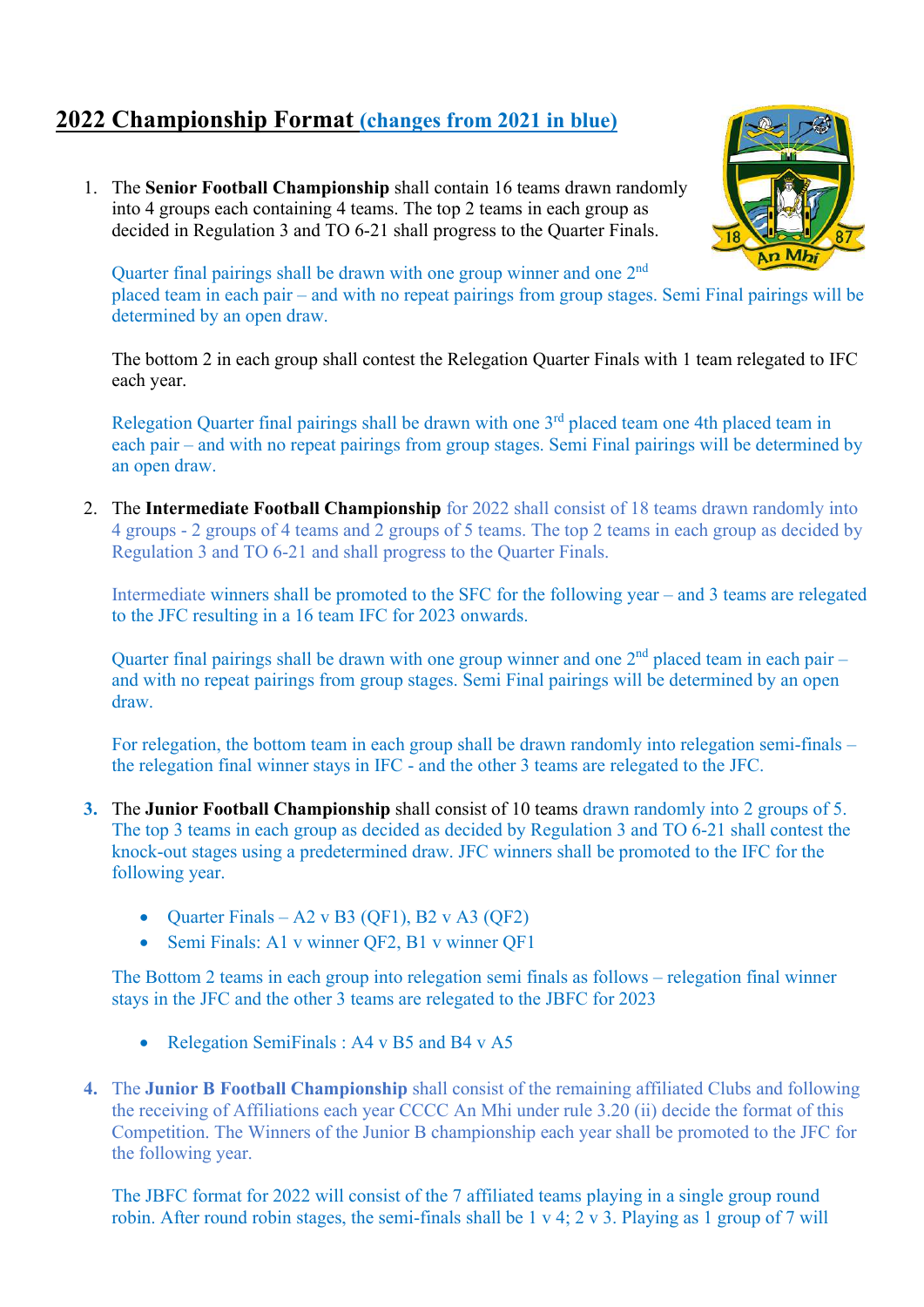require one extra round to be played midweek in August in addition to the slots allocated in the master calendar.

## 5. Premier Football Championships

The grades in the Premier championships shall be known as the Premier Div 1, Premier Div 2 and so on down to the lowest grade.

After receiving affiliations each year, the Premier Football Competitions shall be graded by the CCC into Divisions of 8. The CCC can vary division sizes from 8, to accommodate affiliation changes from year to year.

To support young player retention, intact u20 club or independent teams may be entered into the premier competitions – and will be graded into appropriate divisions by the CCC.

All games in the Premier competitions are 15 a side but if a club/team in Division 3 or below are unable to field 15 players on any given fixture the match can be played down to a minimum of 13 a side.

Following 2022 affiliations the following Premier championship formats are in place:

- Div  $1 8$  teams in 2 groups of  $4 top 2$  in each group into semifinals A1 v B2; B1 v A2
- $\bullet$  Div 2 5 teams in single group top team into final with  $2<sup>nd</sup>$  and  $3<sup>rd</sup>$  into semifinal.
- $\bullet$  Div 3 and below all teams play each other in group stages with 1v4 and 2v3 into semifinals
- 6. The Senior Hurling Championship shall be run on a combination of a league and knockout basis under Rule 6.21 T.O. with Two Divisions of six teams each. Senior Hurling Championship to be ran in two sections i.e. A and B.

After the League stages, the top two teams in Group A qualify for Semi Finals with the 3<sup>rd</sup> and 4th placed teams play the top two teams in section B in the Quarter Finals as follows:

QF1 A4 v B1, winners play A1 in SF1 QF2 A3 v B2, winners play A2 in SF2.

The team that finishes 6th in Group A is placed in Group B for the following year and is replaced by the Top team in Group B (or  $2<sup>nd</sup>$  team in Group B if they win the championship). Bottom team in Group B to be relegated to Intermediate Championship.

7. The Intermediate Hurling Championship shall be run on a combination of a League and knockout basis under Rule 6.21 T.O. Two Divisions of six teams each. Intermediate Hurling Championship to be ran in two sections i.e. A and B.

After the League stages, the top two teams in Group A qualify for Semi Finals with the 3rd and 4th placed teams play the top two teams in section B in the Quarter Finals.

QF1 A4 v B1, with winners playing A1 in SF1 QF2 A3 v B2, with winners playing A2 in SF2.

The team that finishes 6th in Group A is placed in Group B for the following year and is replaced by the Top team in Group B (or  $2<sup>nd</sup>$  team in Group B if they win the championship). Bottom team in Group B to be relegated to Junior Hurling Championship.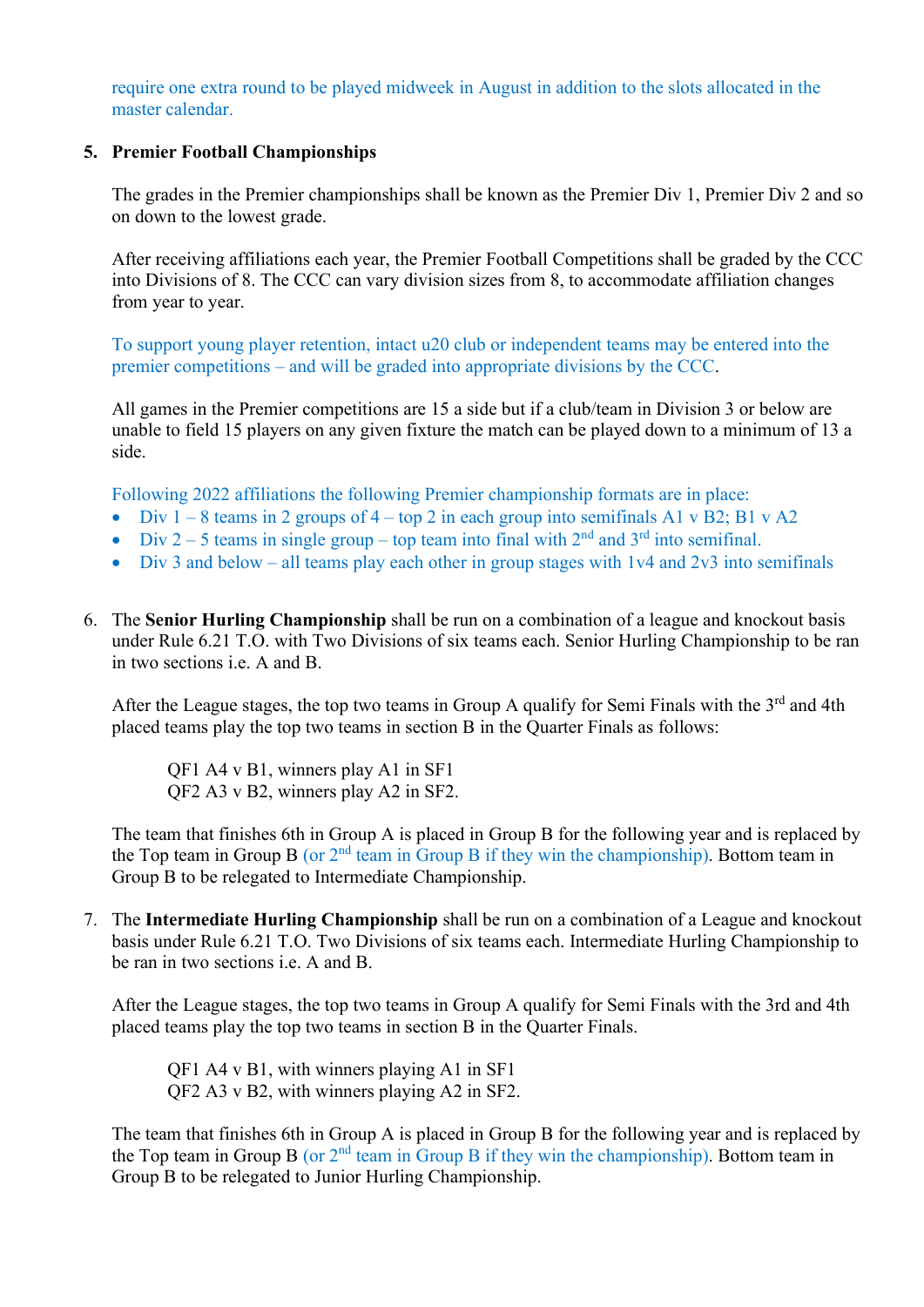- 8. The Junior Hurling Championship shall be organised on a combination of a League and a Knock Out basis under Rule 6.21 T.O. One Group of Six (6) teams. The top team after the Group stages are completed will qualify for the Junior Hurling Final. The second and third finishing team shall play off in the Semi Final. The team finishing bottom shall be relegated to the Junior 2 Hurling Championship the following year.
- 9. The Junior 2 Hurling Championship shall be organised on a combination of League and Knock Out basis under Rule 6-21 TO. Pending yearly Club Affiliations, the Meath CCCC shall decide on the Junior 2 Hurling Championship format. Teams drawn 1st in League section shall have home venue if deemed suitable.

For 2022, the affiliated teams will be drawn into 2 groups with the top 2 teams in each group qualifying for semifinals as follows – A1 v B2; B1 v A2. Playing 2 groups of 7 will require an extra round to be played midweek in August in addition to the slots allocated in the master calendar.

All games in J2 HC are 15 a side but if a club/team are unable to field 15 players on any given fixture the match can be played down to a minimum of 13 a side.

10. The u21 hurling, u20 football and District championship formats will be determined each year by the CCC following affiliations.

## General Championship Regulations

- 1. All championships & competitions outlined in these regulations are considered championships for the purpose of Rule. Exception: Junior 2 Hurling and Premier Division 3 and below shall be run as non championship competitions to allow modified rules for playing numbers – however these competitions will follow all other championship rules.
- 2. Extra time (if necessary) shall be played in all knockout matches including the final of all cup, league, and championships. In the event of a draw after extra time, all games except for Senior, Intermediate, and Junior championship finals shall be concluded by 'Winner On The Day' as set out in Official Guide Part 2. Final Replays that end in a draw after extra time shall be concluded by 'Winner on the Day'.
- 3. When Teams finish with equal points for Qualification for the Concluding Stages, or for Promotion or Relegation, the tie shall be decided by the following means and in the order specified:
	- i. Points awarded from the games in which only the teams involved, (teams tied on points), have played each other.
	- ii. Scoring Difference (subtracting the total Scores Against from total Scores For);
	- iii. Highest Total Score For;
	- iv. Highest number of Goals For;
	- v. Lowest number of goals Conceded;
	- vi. Play Off.

In the event that two teams or more finish with equal points, but have been affected by a disqualification, loss of game on a proven objection, retirement or walk over, the tie shall be decided by the following means and in the order specified:

i. Points awarded from the games in which only the teams involved, (teams tied on points), have played each other.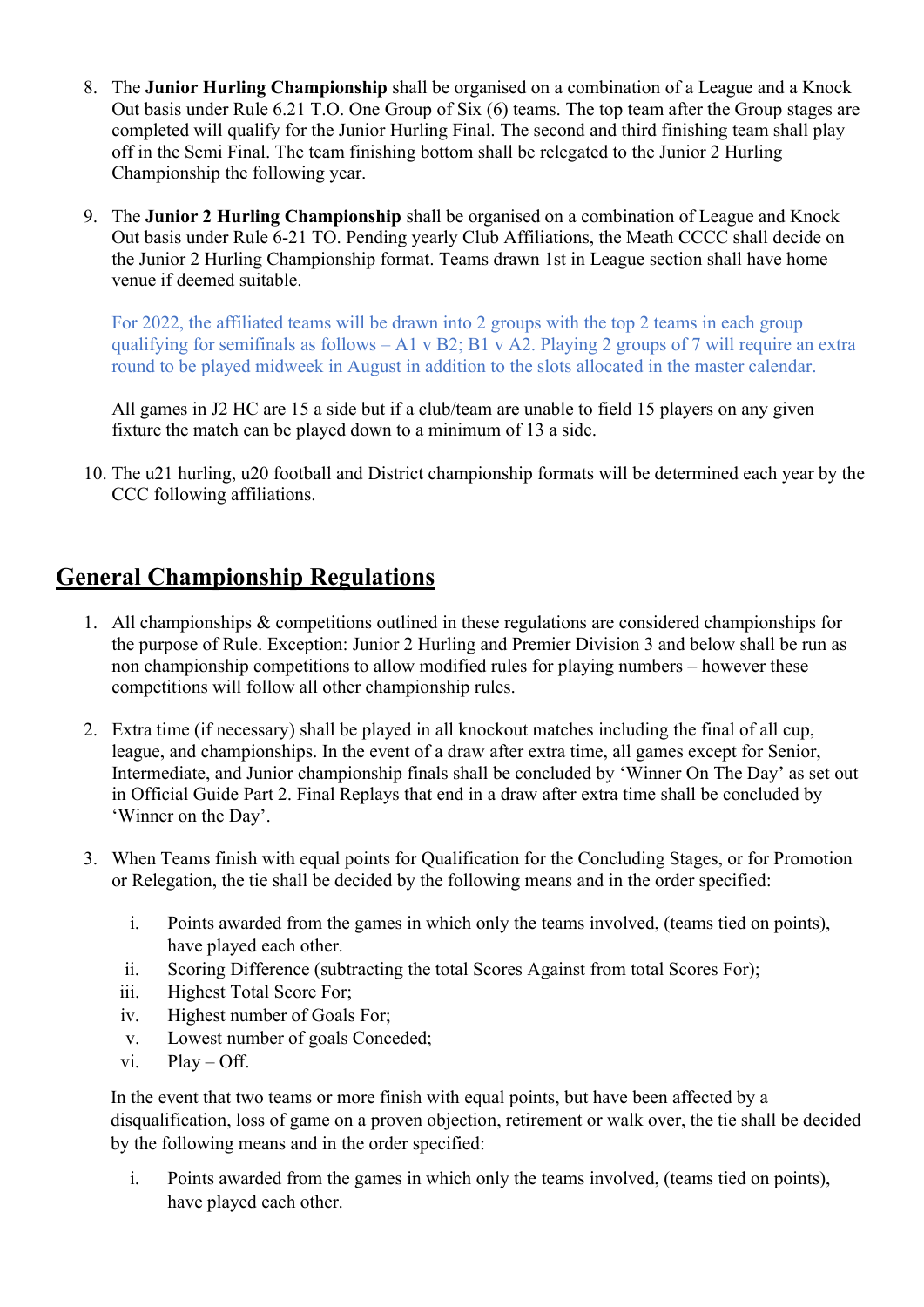- ii. Score Difference from the games in which only the teams involved, (teams tied on points), have played each other. (subtracting the total Scores Against from total Scores For)
- iii. Highest Total Score For, in which only the teams involved, have played each other, and have finished equal in (i)
- iv. Highest Number of Goals Scored, in which only the teams involved, have played each other, and have finished equal in (i) and (ii).
- v. Lowest Number of Goals Conceded, in which only the teams involved, have played each other, and have finished equal in (i), (ii) and (iii)
- $vi.$  Play Off.
- 4. Twenty four medals shall be provided for the winners of each Championship
- 5. When Championship games have reached the last round, and different fixtures have a bearing on the final table standing, these fixtures should be played at the same time.
- 6. No team can be promoted or relegated to a higher/lower grade of a Championship if that Club already has a team in that grade. If a Club is relegated/regraded from any Championship Grade and has a team in the next lowest grade, then that team in the lower grade is automatically re-graded.
- 7. Clubs fielding teams in more than one Hurling championship, and clubs with more than one team in Premier Div 3 and below shall be compelled to play in the highest grade first.
- 8. Where a club has a number of teams playing in different championships and a team withdraws or is removed (under rule 6.24 (b) (i) or (ii) TO) from the league stages of their championship then all their teams in the lower championships shall be automatically removed from their respective championships.
- 9. Each team must bring an approved ball (as defined in Official Guide Part 2) for Championship, League, and Cup matches. The Coiste Chontae shall supply same in championship finals where the ball shall be presented to the captain of the winning team.
- 10. Championship player re-grading will be completed by Meath CCC based on named players provided to Meath CCC as outlined in Meath Bye Law 12. The list of named players must be provided by official club secretary emails to secretary.cccc.meath@gaa.ie only – and if not provided on time will result in players retaining their prior year championship grading. In addition to the requirement outlined in Meath Bye Law 12, clubs participating in Premier Division 1 or 2 must name an additional 13 2<sup>nd</sup> team players who shall not be eligible to play in Premier Division 3 or lower.
- 11. Championship fixture postponement policy games will only be refixed in exceptional circumstances at the sole discretion of the CCC. Midweek nights on any week prior to the next round are deemed provisional re-fixtures dates for any games not played on original dates.
- 12. In the event of a clash of colours both teams must wear approved alternate colours.